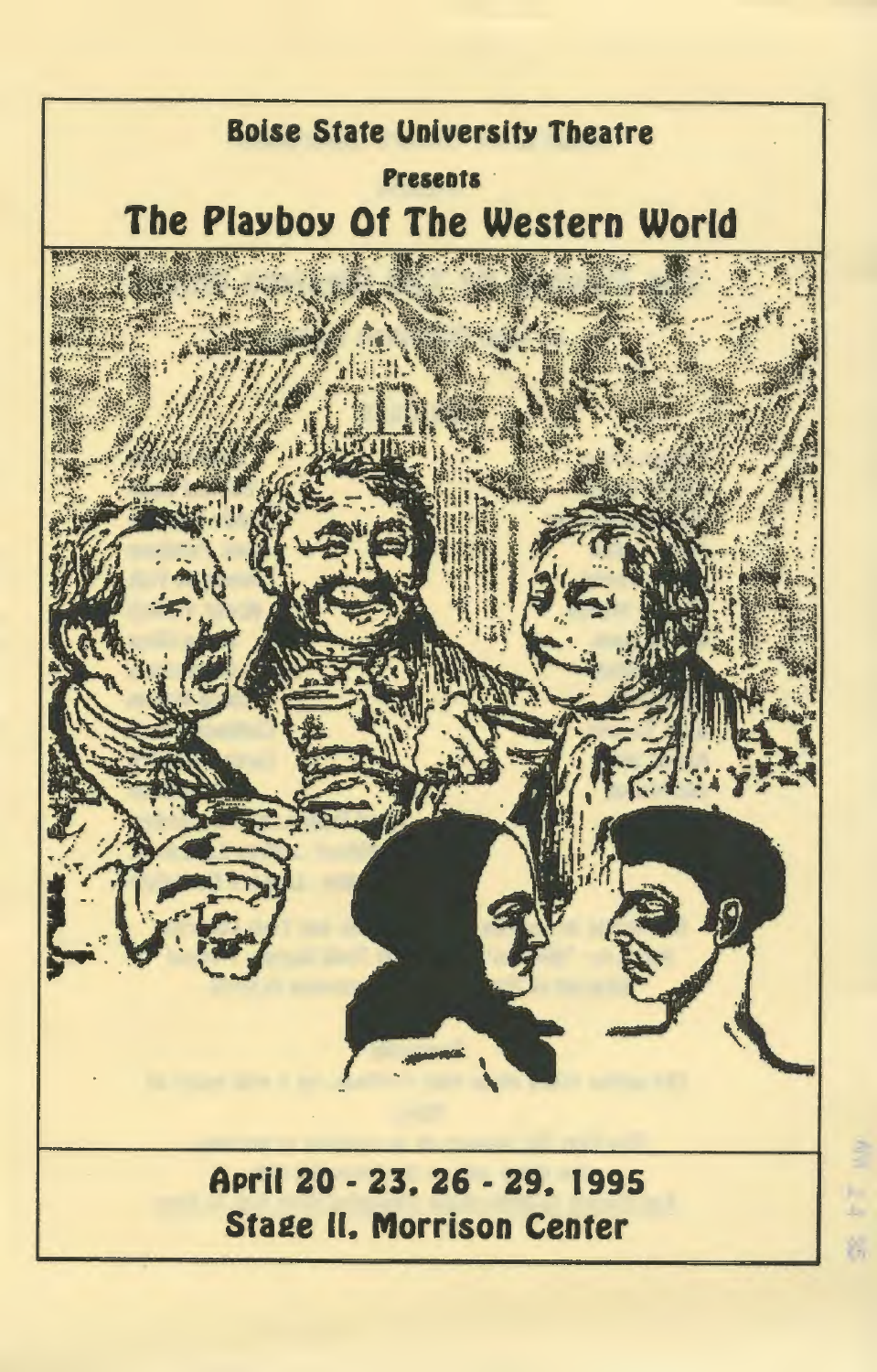## Boise State Theatre DePartment

Presents

# The Playboy Of The Western World

by John Millington Synge

#### The Cast

Peaeen Mike Shawn Keoah **Michael Flaherty** Philly Cullen Jimmy Farrel **Christy Mahon** Widow Quin Susan Brady **Nelly Ryan** Sara Tansey Honor Blake Old Mahon **Uillagers** 

SallY Eames Samuel Read Randy Davison Isaac Perelson James B. Fisk **Roger Titmus** Jenna Gline Karen Wennstrom Monica Mason Cathleen Reese Teresa Rowers KellY Melton Jared Dalley. Jake Huntsman Michelle Lockhart. Jeffrey Lawrence. Tara Gladfelter. Leonora Bernstein

Live music on various nights by John and Tova Cochrane Music for •Michael's Diddy• by Todd Barton. Musical Director of the Oregon Shakespeare Festival

#### **Synopsis**

The action takes place near a village, on a wild coast of Mayo.

The first Act passes on an evening of autumn. the other two on the following day. Ten Minute Intermissions Followina Acts One & Two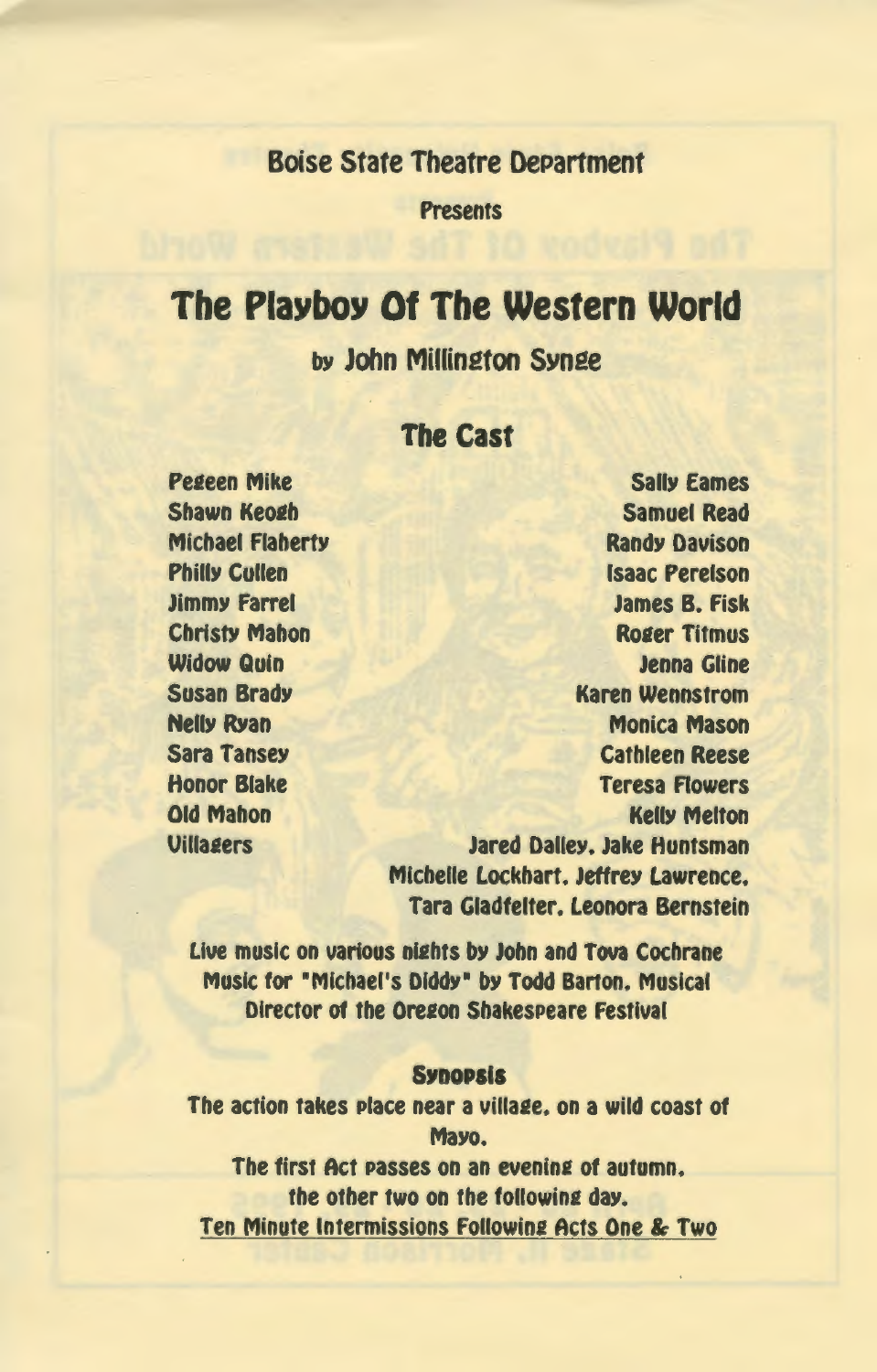## **Staff**

**Director Scenic Design Lighting Design** Costume Desifn Dialect-Vocal Coach **Dramaturg** Sound Desifn Technical Director Asst. Technical Director **Props Master Graphic Designers** 

Rfchard Klautsch Micheal Baltzell Phil Atlakson Ann Hoste **Ann Klautsch** Helen Lojek **Kristy Martin** Micheal Baltzell Michael Hartwell **Shawn Denough** Julie Babcock. Scott Raven

/

# **Production Crew**

**Stage Manager Assistant Stage Manager** Lifht Board OPerator Sound Board OPerator Costume Construction

Dano Madden Jeffrey Lawrence **Greg Justice Kristy Martin** Kathl Whitacre. Eniko Soos. Tara Gladfelter. Kea Loveland

Costume Shop Manager & **Cutter** Scenic Construction **Makeup House Manager Publicity Assistant Publicity/Program** 

Rebecca Hoffman KrisfY Martin. Ta 118 Ann Hoste Barbara Jean Griffith Charles Lauterbach James B. Fisk

# **SPecial Thanks**

Idaho ShakesPeare Festival. Collector's Choice. Savers. Collector's Choice Too. Albertsons. Teri Micco. Allan Fletcher. DelPhine Keim-CamPbell. Blackthorn made by Bill Mulvaney